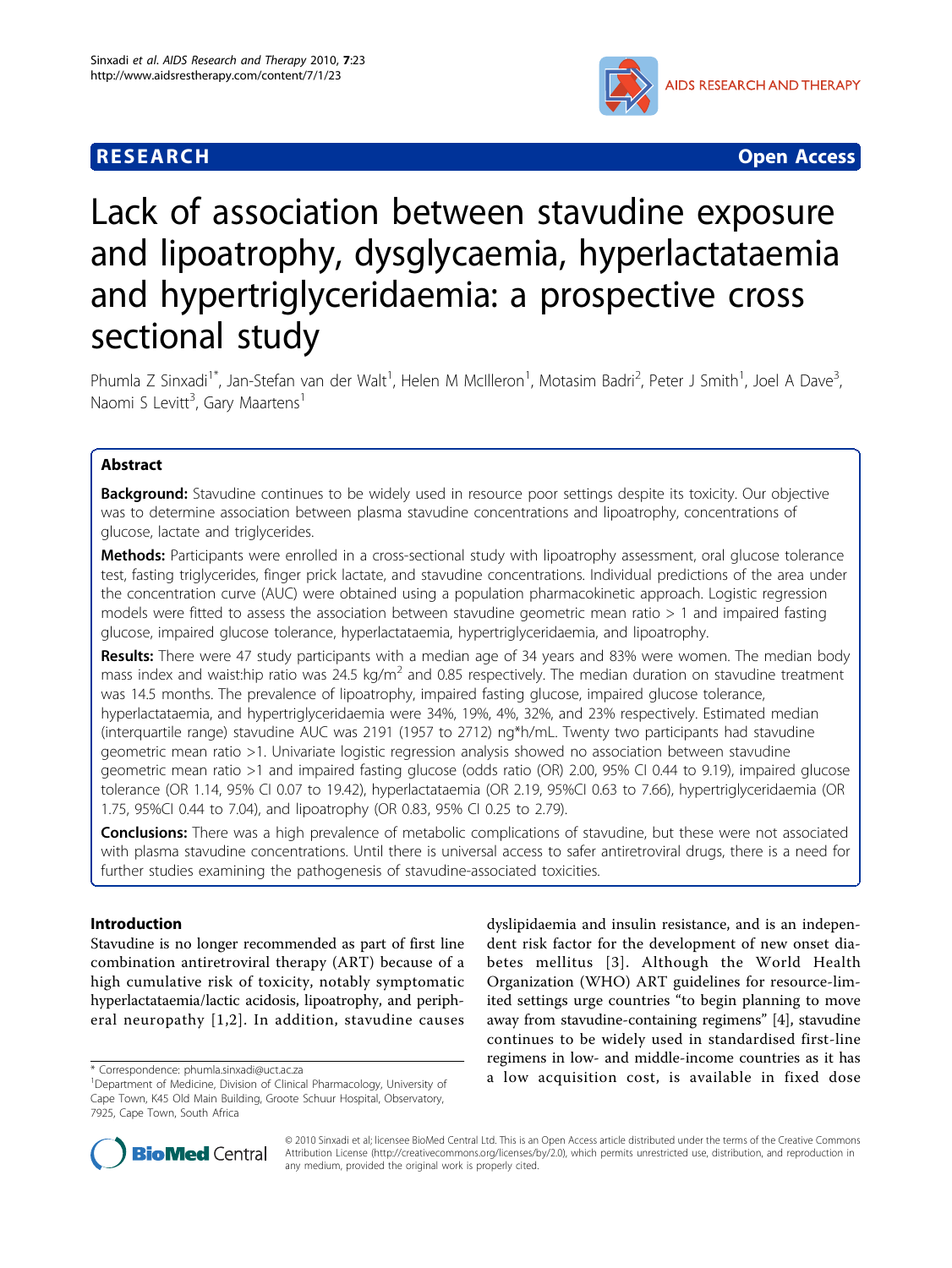combination formulations and does not require laboratory monitoring for toxicity.

In 2006, WHO recommended reduced doses of stavudine following the findings of a systematic review that lower doses caused less toxicity without reducing efficacy [[1,5](#page-4-0)]. Most, if not all, of stavudine's adverse drug reactions are thought to be mediated by mitochondrial toxicity and to be dose related [\[6](#page-4-0),[7\]](#page-4-0). Therefore it is reasonable to assume that higher plasma concentrations of stavudine might be associated with more toxicity. However, there are "no clear plasma concentration-effect relationships" with nucleoside reverse transcriptase inhibitors like stavudine, which are pro-drugs that require intracellular tri-phosphorylation for antiviral activity [\[8](#page-4-0)]. A retrospective study from the Netherlands reported a correlation between lipoatrophy and higher stavudine plasma concentrations [[9\]](#page-4-0), but data correlating stavudine plasma concentrations with other metabolic adverse drug reactions are lacking.

We investigated whether there was an association between stavudine plasma concentrations and lipoatrophy or concentrations of glucose, lactate and triglyceride in a population where stavudine use is likely to be widespread in the medium term: African HIV-infected adults.

## Methods

#### Study design and participants

We conducted a prospective cross sectional study between February 2007 and January 2008. Ambulatory HIV-infected African black adults who presented for a routine follow up visit at public sector antiretroviral clinics in Cape Town were recruited by convenient sampling. Participants were eligible if they were on stavudine-based therapy for a minimum of 6 months. Participants with renal or hepatic disease, active opportunistic infections, known diabetes or dyslipidaemia, or self-reported non-adherence were excluded. All participants gave informed consent. The University of Cape Town research ethics committee approved the study.

## Clinical and laboratory evaluations

Participants fasted overnight and underwent an oral glucose tolerance test (OGTT). Impaired fasting glucose (IFG), impaired glucose tolerance (IGT) and diabetes were defined according to the American Diabetes Association criteria [\[10\]](#page-4-0). Fasting triglycerides were determined at 0 min of the OGTT. Hypertriglyceridaemia was defined according to the NCEP III criteria [[11](#page-4-0)]. Finger prick lactate was measured before the glucose loading using the Accutrend® lactate meter (Roche, Basel, Switzerland). Hyperlactataemia was defined as a lactate concentration greater or equal to 2.5 mmol/L.

Lipoatrophy was determined by self-reported peripheral fat loss using a validated questionnaire [\[12](#page-5-0)]. Lipoatrophy was rated as absent (score = 0), mild (noticeable on close inspection, score  $= 1$ ), moderate (readily noticeable by participant, score = 2) or severe (readily noticeable to a casual observer, score = 3) in each of four areas (face, arms, legs and buttocks). The lipoatrophy score could range from 0 to 12. Lipoatrophy was regarded to be present if the score was 1 or above.

Self reported adherence was determined using a standard 4-day adherence questionnaire administered by trained field workers [\[13](#page-5-0)]. We reviewed medical records to determine duration on antiretroviral therapy and current CD4+ lymphocyte counts and viral load. Current CD4+ count was regarded as the count measured within 3 months of the study visit.

We measured plasma stavudine concentrations at 0, 30, and 120 minutes of the OGTT. We collected the blood samples using heparinised tubes that were immediately placed on ice until centrifugation within 4 hours, and then kept in a minus 80°C freezer until analysis. Stavudine was assayed by liquid chromatography tandem mass spectrometry using a validated method on an API 4000 mass spectrometer. The mobile phase consisted of gradient of acetonitrile and 0.5% glacial acetic acid. Chromatography was performed on a Phenomonex Synergi fusion C18 column maintained at 25°C. Reserpine was used as an internal standard. 50 μL of each sample was precipitated with acetonitrile containing the internal standard, centrifuged and  $5 \mu L$  of the supernatant injected onto the column. Standard curves in the range 0.02 - 6 μg/mL and appropriate quality control samples were run with each batch. The lower limit of quantification was 20 ng/mL. Inter- and intra-day coefficients of variation were below 9% for all quality control samples.

#### Pharmacokinetic analysis

The aim of the pharmacokinetic analysis was to obtain a prediction of each participant's apparent stavudine clearance (CL/F) for calculation of the area under the concentration curve (AUC), where AUC = dose  $(ng)$ / clearance (L/h). The data were analysed using nonlinear mixed effects modelling with NONMEM® (version VI level 2.0; ICON Development Solutions, Ellicott City, MD, USA). Given the sparse data (1-3 observations per participant), a model developed using rich stavudine concentration data from a separate study our group has conducted of African adults from the same community was used [[14\]](#page-5-0). The population pharmacokinetic parameter estimates were fixed to: apparent clearance 17.8 L/h/70  $kg^{3/4}$  (between subject variability 17%CV), apparent volume of distribution 33.5 L/kg, first-order absorption rate constant 11.1/h (between subject variability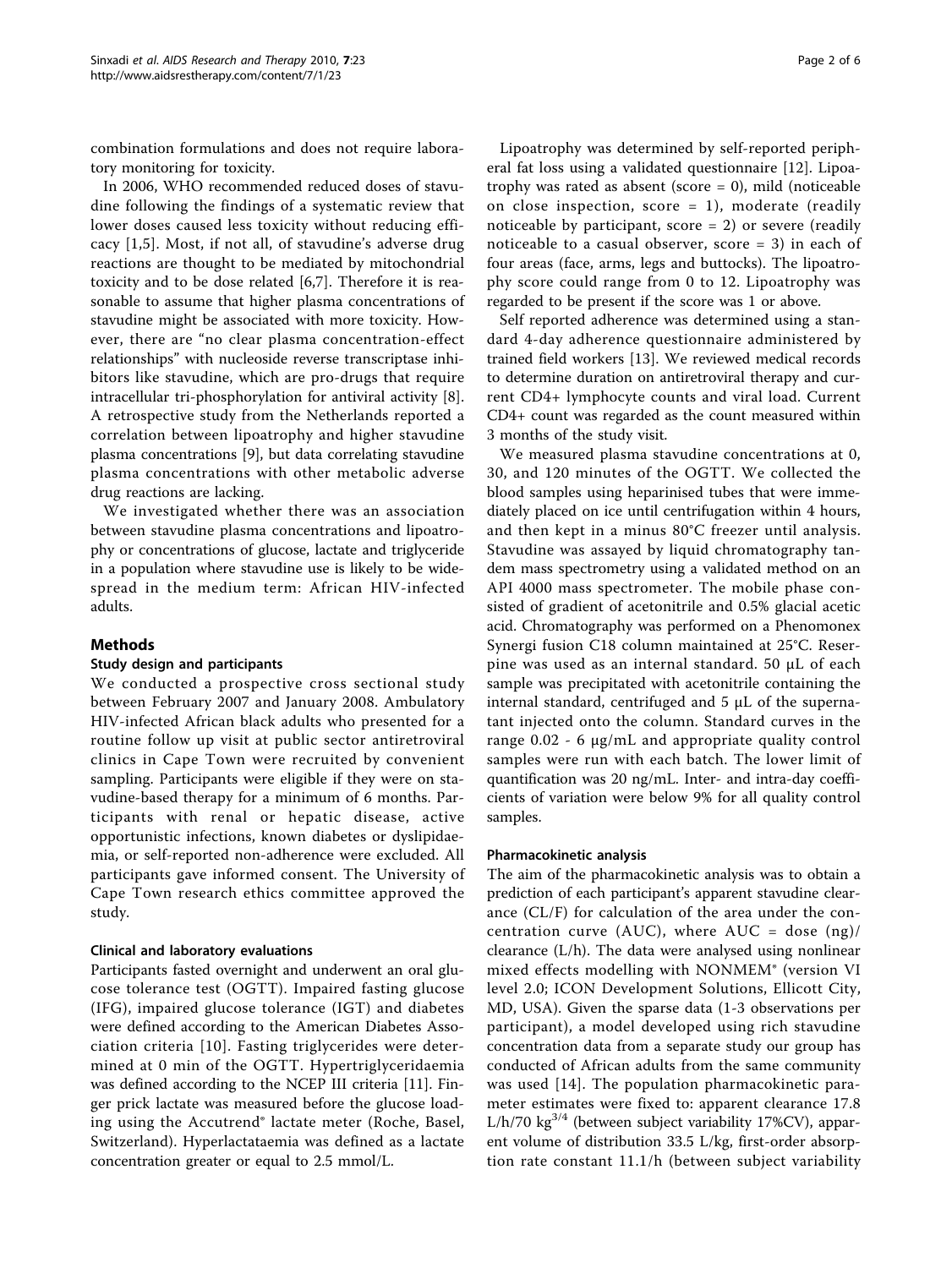125%CV), absorption lag time 0.41 h, proportional residual variability 27% and additive residual variability 10 ng/mL. Individual pharmacokinetic parameter sets were then obtained using Bayesian estimation given these model parameters and the observed data. The geometric mean ratio (GMR) was calculated by comparing the individual log-transformed AUC to the mean log-transformed AUC of the overall population.

### Statistical analysis

Means (standard deviation (S.D)) and medians (interquartile range) were used to describe parametric data and non-parametric data, respectively. Categorical data were compared using  $\chi^2$  test (or Fisher's exact test), and continuous data were compared using student's T-test or Mann-Whitney test, whichever was appropriate. Logistic regression models were fitted to assess the association between GMR > 1 and IFG, IGT, hyperlactataemia, hypertriglyceridaemia and lipoatrophy. Linear regression models were fitted to assess the association between log-transformed stavudine area under the curve and the following variables: concentrations of glucose, lactate and triglycerides, and lipoatrophy scores. All tests were two-sided, and a P-value < 0.05 was considered significant. Analyses were performed using SPSS (version 17, SPSS Inc, Chicago, Illinois, USA)

## Results

Forty seven black participants were included for the analysis. Median (IQR) age was 34 (30-38) years. Thirty nine participants were female. Median (IQR) weight and body

mass index were, 61.0 (54.4 to 73.8) kg and 24.5 (21.5 to 30.4) kg/m<sup>2</sup>, respectively. Median waist to hip ratio was 0.85 (0.80 to 0.92). Median (IQR) current CD4 count was 304 (234-516) cells/μL. Twelve participants were virologically suppressed, 6 had viral load above 50 copies/mL and 29 had no viral load data. Forty and seven participants were on 30 mg and 40 mg of stavudine, respectively. Twenty six, twenty and one participants were on efavirenz, nevirapine and lopinavir, respectively. All participants were on lamivudine. The median (interquartile range (IQR)) fasting glucose concentration was 4.9 (4.7 to 5.4) mmol/L and the mean (standard deviation (sd)) 2 hour glucose concentration was 5.34 (1.43) mmol/L. Nine and two participants had IFG and IGT, respectively. The mean (sd) lactate concentration was 2.26 (0.78) mmol/L and 15 participants had hyperlactataemia. The median (IQR) triglyceride concentration was 1.17 (0.85 to 1.60) mmol/L and 11 participants had hypertriglyceridaemia. The median (IQR) lipoatrophy score was 0 (0 to 9) and 16 patients had lipoatrophy.

A total of 122 stavudine concentrations from 47 participants were analysed. Eleven participants had no predose concentrations because they took their stavudine morning doses prior to the OGTT. The observed stavudine concentrations plotted against the model predictions are shown in Figure 1. Stavudine exposure was expressed with the calculated AUC. The median (interquartile range) stavudine AUC was 2191 (1957 to 2712) ng\*h/mL. The mean (standard deviation) log-transformed AUC was  $3.36 \pm 0.10$  ng\*h/mL. 22 participants had a GMR greater than 1.

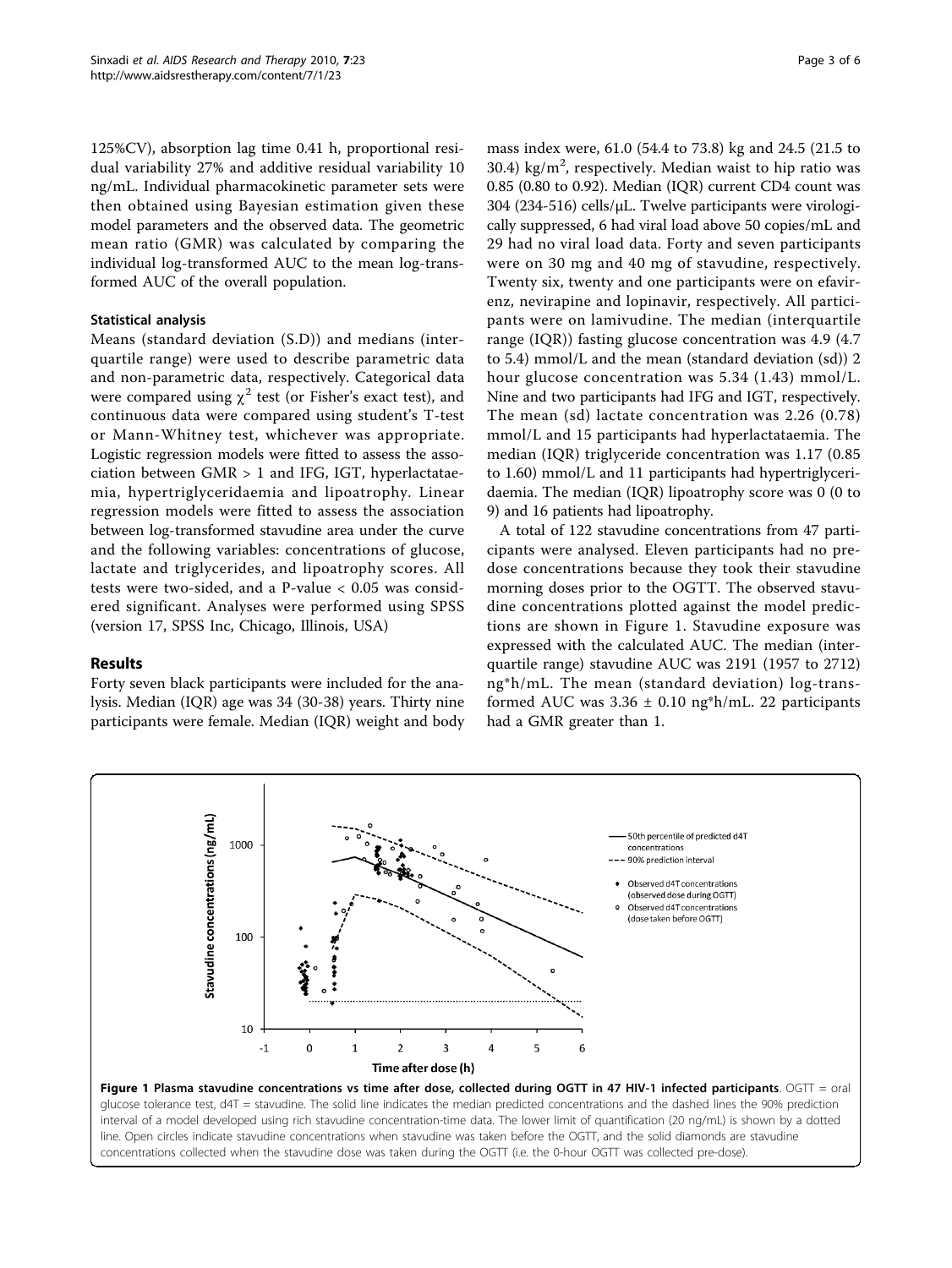We found no association between log-transformed stavudine AUC and metabolic parameters expressed as continuous variables (Table 1). We also showed no association between stavudine geometric mean ratio >1 and abnormal metabolic parameters expressed as categorical variables (Table 2). We found an association between duration and triglycerides concentrations (beta coefficient  $95\%CI = 0.02$  (0.01 to 0.04) p = 0.004. No significant association was found between duration and glucose and lactate concentrations as well as lipoatrophy scores.

## **Discussion**

Despite guidelines recommending that the use of stavudine be avoided because of its toxicity, it continues to play a critical role in scaling up antiretroviral therapy in resource poor settings. Therefore, studies examining pathogenesis of stavudine toxicity are still relevant. We found no association between stavudine AUC and the lipoatrophy scores or concentrations of glucose, lactate and triglycerides. To our knowledge this is the first study to evaluate the association between plasma stavudine concentrations and serum glucose, lactate and triglycerides. We found high prevalence of metabolic abnormalities in this black African cohort with a median duration of stavudine exposure of 14.5 months: lipoatrophy (34%), dysglycaemia (23%), hyperlactataemia (32%), and hypertriglyceridaemia (23%). We found an association between duration and triglycerides concentrations.

A meta-analysis from randomised control trials and cohort studies showed that switching from higher to lower doses of stavudine, or starting at lower doses, is associated with improvement in stavudine toxicity without loss of efficacy [[5\]](#page-4-0). Switching to lower doses of stavudine was associated with decreased drug exposure, mitochondrial DNA repletion, partial reversal of lipoatrophy, improvement in lactate and lipids [[5](#page-4-0),[15,16\]](#page-5-0). Therefore, stavudine toxicity is dose related. The lack of an association between stavudine AUC and all the metabolic abnormalities that we found can be explained as follows: First, like all nucleoside/nucleotide reverse transcriptase inhibitors (NRTIs), stavudine is a pro-drug that must be converted intracellularly into its triphosphate moiety (d4T-TP) to exert antiviral activity by

Table 1 Univariate linear regression analysis of stavudine log-transformed AUC and metabolic parameters

| Variable          | Beta coefficient (95% CI)     | p-value |  |  |
|-------------------|-------------------------------|---------|--|--|
| Fasting glucose   | $-0.02$ ( $-0.06$ to 0.04)    | 0.54    |  |  |
| 2 hour glucose    | $-0.02$ ( $-0.04$ to $0.00$ ) | 0.09    |  |  |
| Lactate           | 0.00 (-0.04 to 0.04)          | 0.91    |  |  |
| Triglycerides     | $0.00$ (-0.05 to 0.05)        | 1.00    |  |  |
| Lipoatrophy score | $-0.00$ $(-0.01$ to $0.01)$   | 0.37    |  |  |

Table 2 Univariate logistic regression analysis of stavudine geometric mean ratio >1 and metabolic parameters

| .                    |         |  |  |  |
|----------------------|---------|--|--|--|
| Odds ratio (95%CI)   | p-value |  |  |  |
| 2.00 (0.44 to 9.19)  | 0.37    |  |  |  |
| 1.14 (0.07 to 19.42) | 0.93    |  |  |  |
| 2.19 (0.63 to 7.66)  | 0.22    |  |  |  |
| 1.75 (0.44 to 7.04)  | 0.43    |  |  |  |
| 0.83 (0.25 to 2.79)  | 0.83    |  |  |  |
|                      |         |  |  |  |

competing with endogenous nucleotides to terminate HIV replication [[17\]](#page-5-0). The d4T-TP also inhibits mitochondrial DNA polymerase gamma in a dose dependent manner in cells of various tissues, and effectively terminates mitochondrial replication with subsequent mitochondrial damage or depletion: the common pathway for stavudine related toxicity. Intracellular triphosphate concentrations, but not NRTI parent drugs, have generally been shown to have a good correlation with antiviral activity [[17](#page-5-0)-[21](#page-5-0)], as well as toxicity [[22\]](#page-5-0). The cellular processes that affect the relationship between plasma NRTI and intracellular triphosphate concentrations include variation in expression of drug transporters, rate limiting steps or saturated phosphorylation steps, cell activation state, and drug interactions [\[17,19](#page-5-0)]. Second, clinical manifestations of stavudine toxicity are also influenced by host susceptibility such as age, sex, advanced HIV disease and genetic susceptibility [[17,23-26](#page-5-0)]. Third, it seems that stavudine toxicity is cumulative, as it is shown to be dose related and is associated with prolonged duration on treatment [\[5,9](#page-4-0)[,15,16](#page-5-0)]. Therefore, differences in plasma concentrations, if they exist, are likely to be small, and a very large study will be needed to detect the difference.

Although stavudine related toxicity is well documented, to date, few studies have investigated pharmacokinetic relationship with stavudine toxicity. Our findings are different to a case-control study conducted by ter Hofstede et al, which reported that cases with lipoatrophy had higher stavudine exposure than controls [[9\]](#page-4-0). However, there were no statistically significant differences in geometric means of concentration ratios between the cases and controls. The discrepancy between their findings and ours could possibly be explained by differences in study design and participant selection. Ter Hofstede et al conducted a retrospective study. Exposure was represented by a time-adjusted concentration ratios derived from a historic population. In contrast, our study was conducted prospectively and we used stavudine AUC derived from individual clearances obtained from a pharmacokinetic model of intensively sampled participants from the same community [[14\]](#page-5-0). The estimated AUC of 2191 ng\*h/mL in our population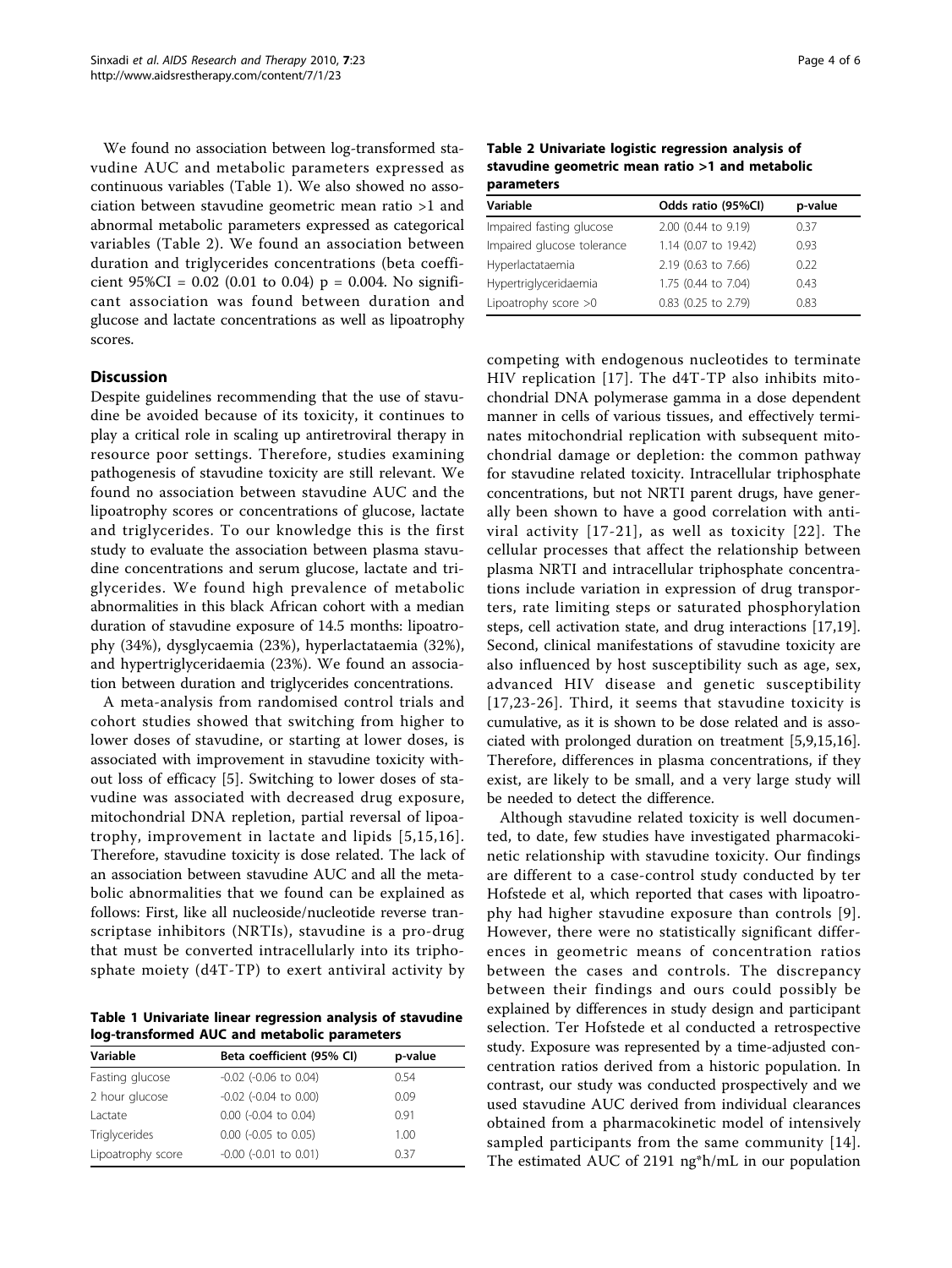<span id="page-4-0"></span>is similar to that found in the richly sampled South African population we used for the population model [\[14](#page-5-0)] and to control patients from the US [\[27\]](#page-5-0), but is higher than reported in Indian patients [[28\]](#page-5-0) or the Summary of Product Characteristics of Zerit [[29\]](#page-5-0). It is possible that stavudine exposure is high in our population, which may account for the high prevalence of metabolic abnormalities we observed. However, the prevalence of metabolic abnormalities on stavudine-containing regimens that we found were comparable to other published studies with variable duration of follow-up and different additional antiretroviral drugs: lipoatrophy (20-42%) [[30-33](#page-5-0)], dysglycaemia (3-25%) [[34](#page-5-0)], hyperlactataemia (15-35%) [[35\]](#page-5-0), and hypertriglyceridaemia (22-71%) [[36,37](#page-5-0)]. We found an association between duration and triglycerides concentrations and this has been reported before [\[36](#page-5-0)].

Our study had a few limitations. First, we measured stavudine concentrations in plasma and not the active intracellular triphosphorylated metabolite. Second, we used sparse sampling instead of intensive sampling. However, a population approach allowed us to predict individual AUCs, an acceptable measure of drug exposure. Third, we did not have data on genetic polymorphisms. Fourth, sample size of this study was small, and therefore might have insufficient power to detect relatively small effects of plasma concentrations on metabolic abnormalities. However, this sample size is larger than in other pharmacokinetic studies that have examined the association between stavudine concentrations and metabolic toxicity [9[,22\]](#page-5-0).

Future studies examining the pathogenesis of stavudine-associated toxicities should have adequate power and preferably be longitudinal. Relevant genetic studies should also be done in the populations where stavudine will still be used in the medium term. Physiologically based pharmacokinetic models that take into account the temporal fluctuations and intracellular cascade steps of plasma NRTIs and metabolites should be used to establish pharmacokinetic-pharmacodynamic relationships.

In conclusion, we did not find an association between stavudine exposure and metabolic complications. Despite guidelines recommending that the use of stavudine be avoided because of its toxicity, it is still widely used in resource poor settings. Until there is universal access to safer drugs, there is a need for further studies examining the pathogenesis of stavudine-associated toxicities.

#### Acknowledgements

The authors are grateful to Ms Carmen Delport (study coordinator) and her team, for the help with collecting blood samples; Ms Alicia Evans and pharmacology laboratory team for the sample preparation and analysis; and to the patients for their participation in this study.

This study was funded by the World Diabetes Foundation, South African Department of Health and the South African Medical Research Council. The funding bodies had no role in study design; in collection, analysis and interpretation of the data; in writing of the manuscript; and in the decision to submit the manuscript for publication.

#### Author details

<sup>1</sup>Department of Medicine, Division of Clinical Pharmacology, University of Cape Town, K45 Old Main Building, Groote Schuur Hospital, Observatory, 7925, Cape Town, South Africa. <sup>2</sup>Department of Medicine, Clinical Research Support Unit, University of Cape Town. J45-46 Old Main Building, Groote Schuur Hospital, Observatory, 7925, Cape Town, South Africa. <sup>3</sup>Department of Medicine, Division of Diabetic Medicine and Endocrinology, University of Cape Town. J47 Old Main Building, Groote Schuur Hospital, Observatory, 7925, Cape Town, South Africa.

#### Authors' contributions

PZS participated in the study design, acquisition of data, data analysis and interpretation, and drafted the manuscript. JSvdW participated in study design, population pharmacokinetic analysis and helped to draft and critically revise manuscript. HMM participated in study design, data interpretation, and critical revision of the manuscript. MB performed statistical analysis and helped to draft and revise manuscript. PJS performed analysis of the samples and helped to draft the manuscript. JAD participated in study design, acquisition of data and critically revised the manuscript. NSL participated in study design and acquisition of data. GM conceived of the study, participated in study design, data interpretation, and critically revised manuscript. All authors read and approved the final manuscript.

#### Competing interests

The authors declare that they have no competing interests.

Received: 22 March 2010 Accepted: 14 July 2010 Published: 14 July 2010

#### References

- 1. WHO: Addendum to the 2006 WHO guidelines on antiretroviral therapy for HIV infection in adults and adolescents. [\[http://www.who.int/hiv/art/](http://www.who.int/hiv/art/ARTadultsaddendum.pdf) [ARTadultsaddendum.pdf\]](http://www.who.int/hiv/art/ARTadultsaddendum.pdf), (date last accessed 28 September 2008)..
- 2. Boulle A, Orrell C, Kaplan R, van Cutsem G, McNally M, Hilderbrand K, et al: [Substitution due to antiretroviral toxicity or contraindication in the first](http://www.ncbi.nlm.nih.gov/pubmed/17713158?dopt=Abstract) [3 years of antiretroviral treatment in a large South African cohort.](http://www.ncbi.nlm.nih.gov/pubmed/17713158?dopt=Abstract) Antivir Ther 2007, 12:753-60.
- 3. De Wit S, Sabin CA, Weber R, Worm SW, Reiss P, Cazanave C, et al: [Incidence and risk factors for new onset diabetes in HIV-infected](http://www.ncbi.nlm.nih.gov/pubmed/18268071?dopt=Abstract) [patients. The data collection on adverse events of anti-HIV drugs \(D: A:](http://www.ncbi.nlm.nih.gov/pubmed/18268071?dopt=Abstract) [D\) study.](http://www.ncbi.nlm.nih.gov/pubmed/18268071?dopt=Abstract) Diabetes Care 2008, 31:1224-1229.
- 4. World Health Organization: Antiretroviral therapy for HIV infection in adults and adolescents in resource-limited settings: towards universal access. Geneva: World Health Organization 2006.
- 5. Hill A, Ruxrungtham K, Hanvanich M, Katlama C, Wolf E, Soriano V. et al: [Systematic review of clinical trials evaluating low doses of stavudine as](http://www.ncbi.nlm.nih.gov/pubmed/17376022?dopt=Abstract) [part of antiretroviral treatment.](http://www.ncbi.nlm.nih.gov/pubmed/17376022?dopt=Abstract) Expert Opin Pharmacother 2007, 8:679-688.
- 6. Kakuda TN: [Pharmacology of nucleoside and nucleotide reverse](http://www.ncbi.nlm.nih.gov/pubmed/10929917?dopt=Abstract) [transcriptase inhibitor -induced mitochondrial toxicity.](http://www.ncbi.nlm.nih.gov/pubmed/10929917?dopt=Abstract) Clinical therapeutics 2000, 22:685-708.
- Velsor L, Kovacevic M, Goldstein M, Leitner HM, Lewis W, Day BJ: [Mitochondrial oxidative stress in human hepatoma cells exposed to](http://www.ncbi.nlm.nih.gov/pubmed/15289086?dopt=Abstract) [stavudine.](http://www.ncbi.nlm.nih.gov/pubmed/15289086?dopt=Abstract) Toxicology and Applied pharmacology 2004, 199:10-19.
- 8. Aarnoutse RE, Schapiro JM, Boucher CA, Hekster YA, Burger DM: [Therapeutic Drug Monitoring. An Aid to Optimising Response to](http://www.ncbi.nlm.nih.gov/pubmed/12662123?dopt=Abstract) [Antiretroviral Drugs?](http://www.ncbi.nlm.nih.gov/pubmed/12662123?dopt=Abstract) Drugs 2003, 63:741-53.
- 9. ter Hofstede HJM, Koopmans PP, Burger DM: [Stavudine plasma](http://www.ncbi.nlm.nih.gov/pubmed/18281306?dopt=Abstract) [concentrations and lipoatrophy.](http://www.ncbi.nlm.nih.gov/pubmed/18281306?dopt=Abstract) Journal of Antimicrobial Chemotherapy 2008, 61:933-938.
- 10. American Diabetes Association: [Diagnosis and classification of diabetes](http://www.ncbi.nlm.nih.gov/pubmed/18165338?dopt=Abstract) [mellitus.](http://www.ncbi.nlm.nih.gov/pubmed/18165338?dopt=Abstract) Diabetes care 2008, 31:S55-S60.
- 11. Grundy SM, Cleeman JI, Merz CN, Brewer HB Jr, Clark LT, Hunninghake DB, et al: [Implications of recent clinical trials for the National Cholesterol](http://www.ncbi.nlm.nih.gov/pubmed/15249516?dopt=Abstract) [Education Program Adult Treatment Panel III guidelines.](http://www.ncbi.nlm.nih.gov/pubmed/15249516?dopt=Abstract) Circulation 2004, 110(2):227-239.